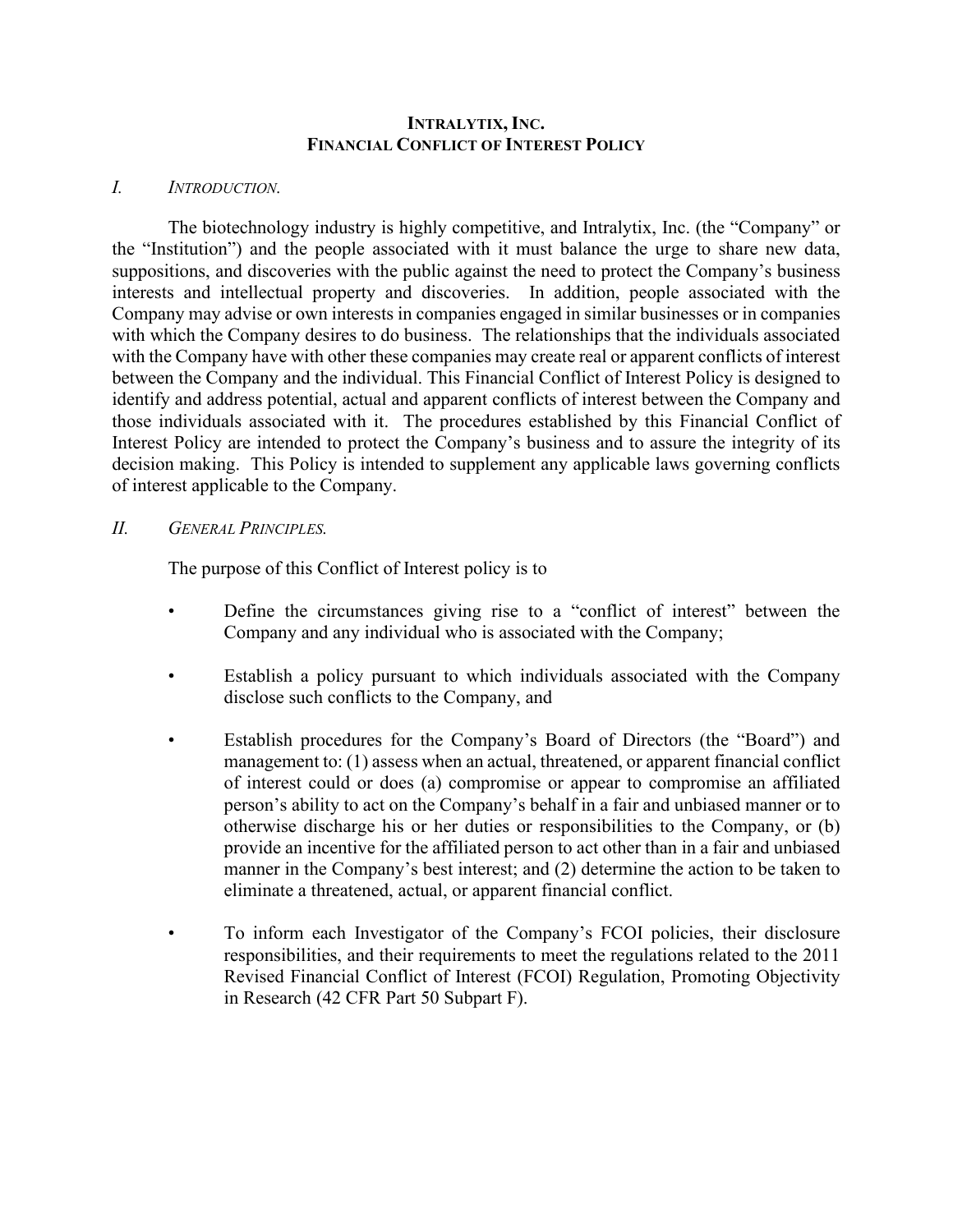#### *III. DEFINITIONS.*

- A. Designated official means institutional official(s) designated to solicit and review disclosures of significant financial interest from each investigator who is planning to participate in, or is participating in the PHS-funded research
- B. Disclosure of significant financial interests means an Investigator's disclosure of significant financial interests to an Institution.
- C. Financial conflict of interest (FCOI) means a significant financial interest that could directly and significantly affect the design, conduct, or reporting of PHS-funded research.
- D. FCOI report means an Institution's report of a financial conflict of interest to a PHS Awarding Component.
- E. Financial interest means anything of monetary value, whether or not the value is readily ascertainable.
- F. HHS means the United States Department of Health and Human Services, and any components of the Department to which the authority involved may be delegated.
- G. Institution means any domestic or foreign, public or private, entity or organization (excluding a Federal agency) that is applying for, or that receives, PHS research funding. Also referred to in this document as the "Company"
- H. Institution of Higher Education (as defined at 20 U.S.C. 1001(a)) means an educational Institution that:
	- 1. Admits as regular students only persons having a certificate of graduation from a school providing secondary education, or the recognized equivalent of such a certificate, or persons who meet the requirements of 20 U.S. Code section 1091(d);
	- 2. Is legally authorized within such State to provide a program of education beyond secondary education;
	- 3. Provides an educational program for which the institution awards a bachelor's degree or provides not less than a 2-year program that is acceptable for full credit toward such a degree, or awards a degree that is acceptable for admission to a graduate or professional degree program, subject to review and approval by the Secretary;
	- 4. Is a public or other nonprofit institution; and
	- 5. Is accredited by a nationally recognized accrediting agency or association, or if not so accredited, is an institution that has been granted preaccreditation status by such an agency or association that has been recognized by the Secretary for the granting of preaccreditation status, and the Secretary has determined that there is satisfactory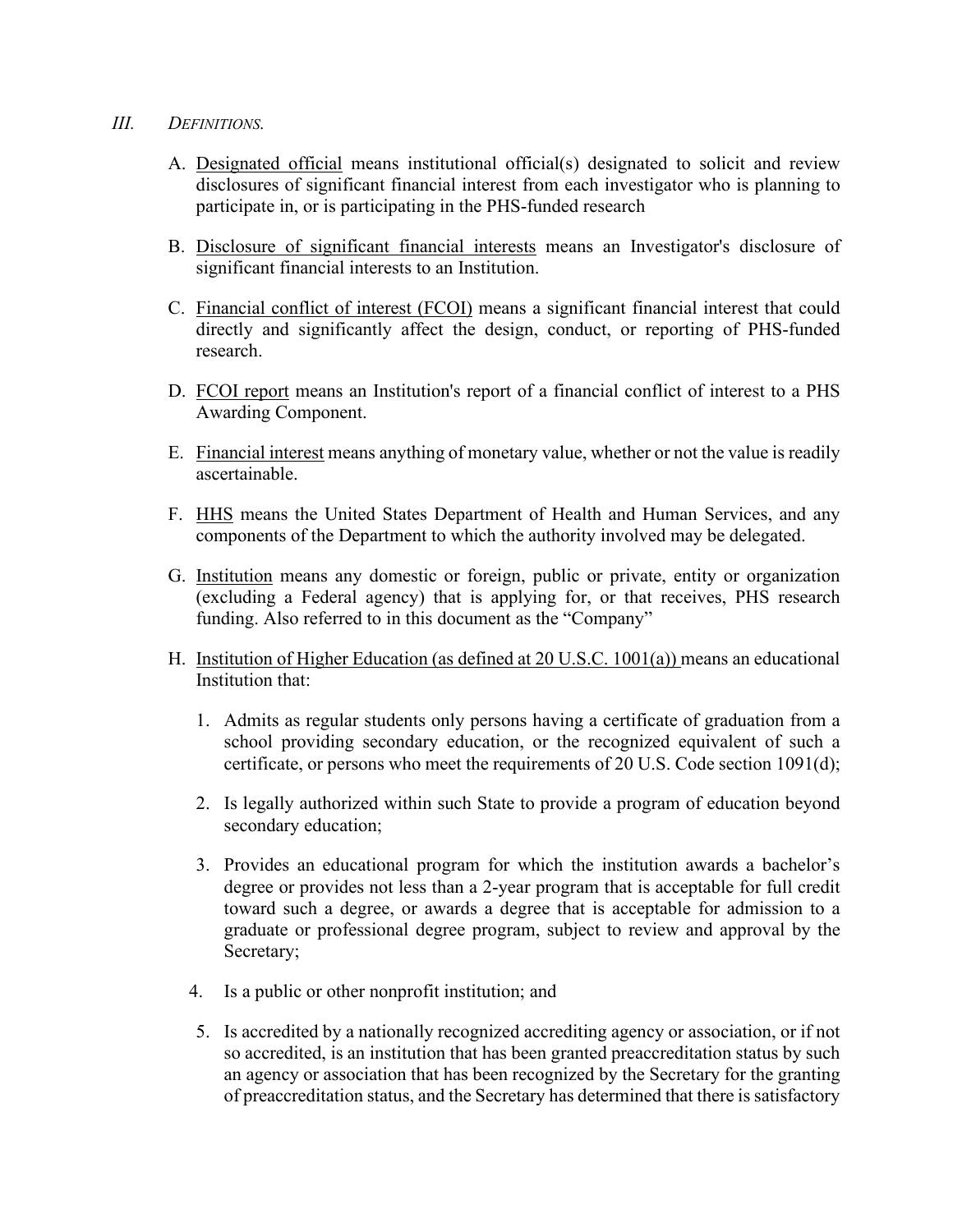assurance that the institution will meet the accreditation standards of such an agency or association within a reasonable time.

- I. Institutional responsibilities means an Investigator's professional responsibilities on behalf of the Institution, and as defined by the Institution in its policy on financial conflicts of interest, which may include for example: activities such as research, research consultation, teaching, professional practice, institutional committee memberships, and service on panels such as Institutional Review Boards or Data and Safety Monitoring Boards.
- J. Interested Person means a person who either discloses the existence of a Financial Conflict of Interest with the Company or who the institution determines has, could have, or appears to have, either directly or by virtue of his or her relationship with a Related Person, a Financial Conflict of Interest with the Company.
- K. Investigator means the project director or principal Investigator and any other person, regardless of title or position, who is responsible for the design, conduct, or reporting of research funded by the PHS, or proposed for such funding, which may include, for example, collaborators or consultants.
- L. Manage means taking action to address a financial conflict of interest, which can include reducing or eliminating the financial conflict of interest, to ensure, to the extent possible, that the design, conduct, and reporting of research will be free from bias.
- M. PD/PI means a project director or principal Investigator of a PHS-funded research project; the PD/PI is included in the definitions of senior/key personnel and Investigator under this subpart.
- N. PHS means the Public Health Service of the U.S. Department of Health and Human Services, and any components of the PHS to which the authority involved may be delegated, including the National Institutes of Health (NIH).
- O. PHS Awarding Component means the organizational unit of the PHS that funds the research that is subject to this policy.
- P. Public Health Service Act or PHS Act means the statute codified at 42 U.S.C. 201 et seq.
- Q. Related Person means a spouse, domestic partner, grandparent, parent, brother, sister, brother-in-law, sister-in-law, aunt, uncle, or child of an Interested Person.
- R. Relevant Entity means (1) any Person with which the Company has an agreement, a contract, or a business relationship or with whom the Company proposes to enter into an agreement, a contract, or a business relationship and (2) any Person in substantially the same business as the Company.
- S. Research means a systematic investigation, study or experiment designed to develop or contribute to generalizable knowledge relating broadly to public health, including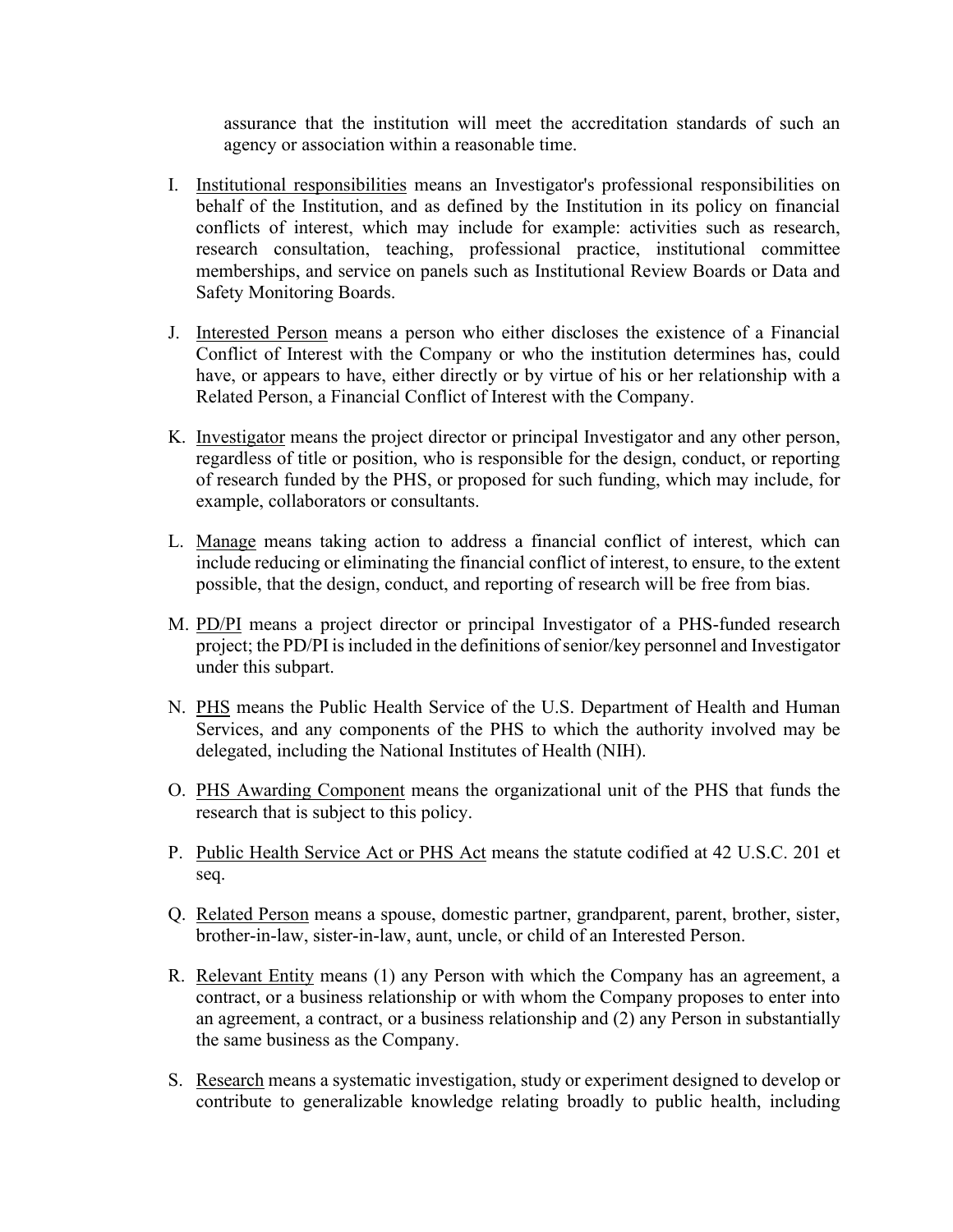behavioral and social-sciences research. The term encompasses basic and applied research (e.g., a published article, book or book chapter) and product development (e.g., a diagnostic test or drug). As used in this subpart, the term includes any such activity for which research funding is available from a PHS Awarding Component through a grant or cooperative agreement, whether authorized under the PHS Act or other statutory authority, such as a research grant, career development award, center grant, individual fellowship award, infrastructure award, institutional training grant, program project, or research resources award.

- T. Senior/key personnel means the PD/PI and any other person identified as senior/key personnel by the Institution in the grant application, progress report, or any other report submitted to the PHS by the Institution under this policy.
- U. Significant Financial Interest (SFI)
	- 1. A financial interest consisting of one or more of the following interests of the Investigator (and those of the Investigator's spouse and dependent children) that reasonably appears to be related to the Investigator's institutional responsibilities:

(i) With regard to any publicly traded entity, a significant financial interest exists if the value of any remuneration received from the entity in the twelve months preceding the disclosure and the value of any equity interest in the entity as of the date of disclosure, when aggregated, exceeds \$5,000. For purposes of this definition, remuneration includes salary and any payment for services not otherwise identified as salary (e.g., consulting fees, honoraria, paid authorship); equity interest includes any stock, stock option, or other ownership interest, as determined through reference to public prices or other reasonable measures of fair market value;

(ii) With regard to any non-publicly traded entity, a significant financial interest exists if the value of any remuneration received from the entity in the twelve months preceding the disclosure, when aggregated, exceeds \$5,000, or when the Investigator (or the Investigator's spouse or dependent children) holds any equity interest (e.g., stock, stock option, or other ownership interest); or

(iii) Intellectual property rights and interests (e.g., patents, copyrights), upon receipt of income related to such rights and interests.

2. Investigators also must disclose the occurrence of any reimbursed or sponsored travel (i.e., that which is paid on behalf of the Investigator and not reimbursed to the Investigator so that the exact monetary value may not be readily available), related to their institutional responsibilities; provided, however, that this disclosure requirement does not apply to travel that is reimbursed or sponsored by a Federal, state, or local government agency, an Institution of higher education as defined at 20 U.S.C. 1001(a), an academic teaching hospital, a medical center, or a research institute that is affiliated with an Institution of higher education. The Institution's FCOI policy will specify the details of this disclosure, which will include, at a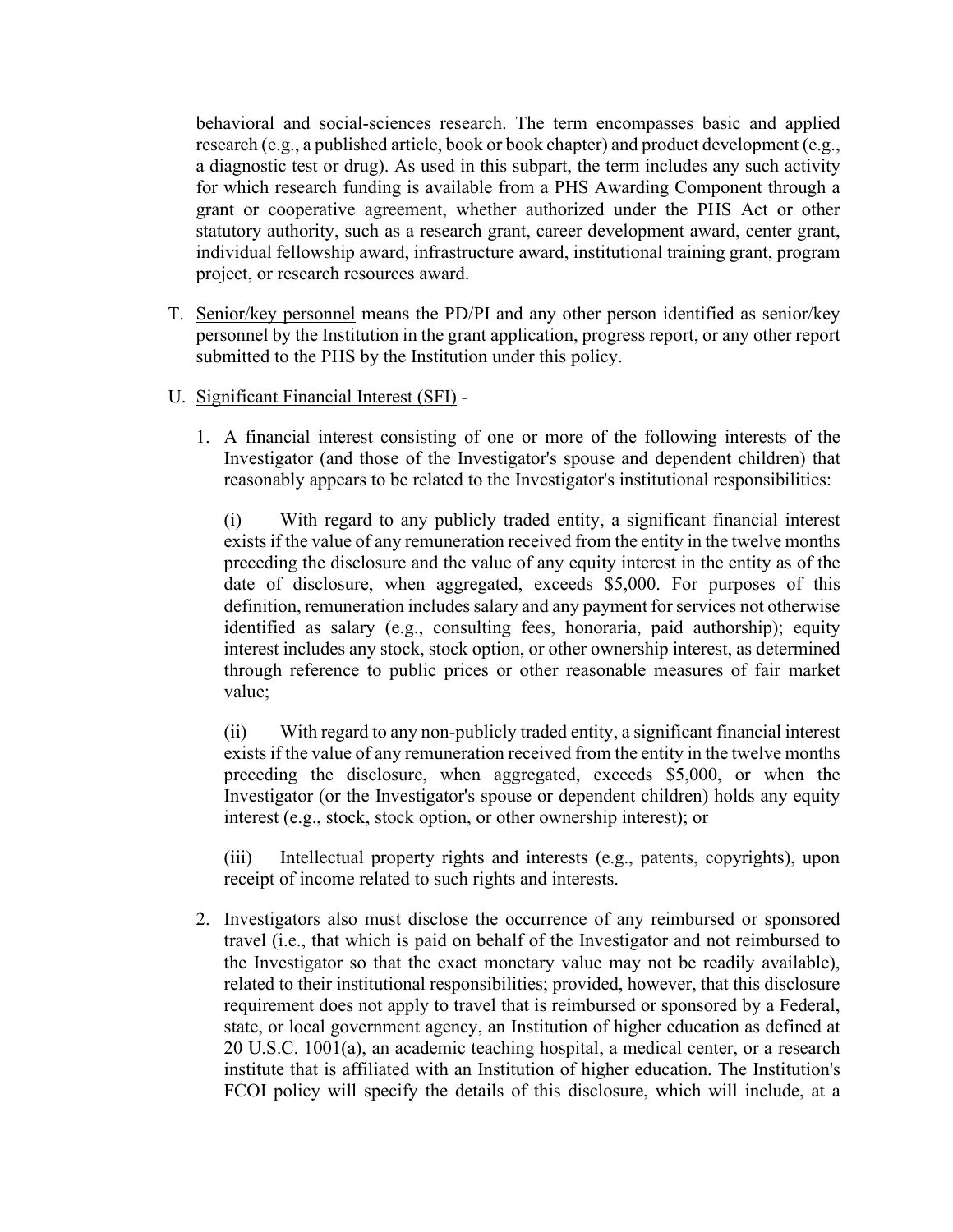minimum, the purpose of the trip, the identity of the sponsor/organizer, the destination, and the duration. In accordance with the Institution's FCOI policy, the institutional official(s) will determine if further information is needed, including a determination or disclosure of monetary value, in order to determine whether the travel constitutes an FCOI with the PHS-funded research. Reimbursed or sponsored travel must be disclosed if the value of that travel exceeds, when aggregated, \$5,000.

- 3. The term significant financial interest does not include the following types of financial interests: salary, royalties, or other remuneration paid by the Company to the Investigator if the Investigator is currently employed or otherwise appointed by the Institution, including intellectual property rights assigned to the Institution and agreements to share in royalties related to such rights; any ownership interest in the Institution held by the Investigator, if the Institution is a commercial or for-profit organization; income from investment vehicles, such as mutual funds and retirement accounts, as long as the Investigator does not directly control the investment decisions made in these vehicles; income from seminars, lectures, or teaching engagements sponsored by a Federal, state, or local government agency, an Institution of Higher Education as defined at 20 U.S.C. 1001(a), an academic teaching hospital, a medical center, or a research institute that is affiliated with an Institution of Higher Education; or income from service on advisory committees or review panels for a Federal, state, or local government agency, an Institution of higher education as defined at 20 U.S.C. 1001(a), an academic teaching hospital, a medical center, or a research institute that is affiliated with an Institution of higher education.
- V. Small Business Innovation Research (SBIR) Program means the extramural research program for small businesses that is established by the Awarding Components of the Public Health Service and certain other Federal agencies under Public Law 97-219, the Small Business Innovation Development Act, as amended. For purposes of this subpart, the term SBIR Program also includes the Small Business Technology Transfer (STTR) Program, which was established by Public Law 102-564.

## *IV. TRAINING REQUIREMENTS*

- A. Each PHS-supported Investigator must complete FCOI training (1) prior to engaging in research related to any PHS-funded grant (2) at least every 4 years or (3) immediately if (i) the company revises its FCOI policy that affects requirements of the Investigators (ii) an Investigator is new to the Company (iii) An Investigator is not in compliance with the policy or management plan.
- B. Each Interested Person will be required to review this policy annually and acknowledge in writing that he or she has done so.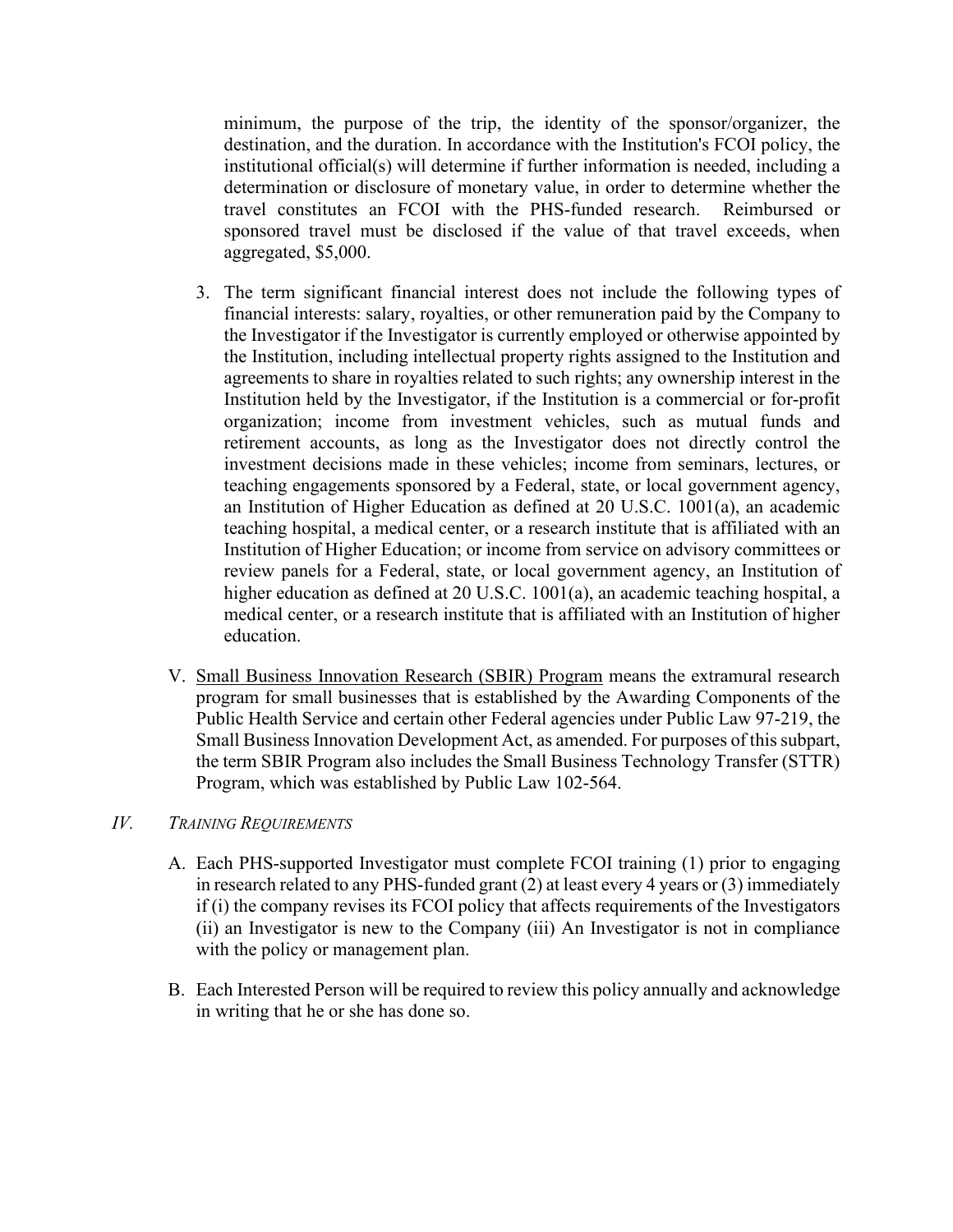## *V. DISCLOSURE OF SIGNIFICANT FINANCIAL INTERESTS (SFIS)*

- A. Each Interested Person who is planning to participate in PHS-funded research must submit to the Designated Official a listing of his or her known Significant Financial Interests (and those of his/her spouse and dependent children). An Interested Person's significant financial interest is related to PHS-funded research when the Institution, through its designated official(s), reasonably determines that the significant financial interest: could be affected by the PHS-funded research; or is in an entity whose financial interest could be affected by the research. The Institution may involve the Investigator in the designated official(s)'s determination of whether a significant financial interest is related to the PHS-funded research. Each Interested Person must disclose SFIs no later than at the time of application for PHS-funded research and review and update, as necessary, all financial disclosures during the period of the award, either on an annual basis or within 30 days as new reportable Significant Financial Interests are obtained.
- B. Within 30 days following the end of each calendar year, each Interested Person will complete and deliver to the Designated Official a Conflict of Interest questionnaire in the form provided by the Company.
- C. Within 30 days of any Interested Person becoming aware that, with respect to any matter, arrangement, or proposed arrangement between the Company and a Relevant Entity, he or she or a Related Person (1) is an Affiliate of the Relevant Entity, (2) has an Ownership Interest, a Business Interest or a Significant Financial Interest in the Relevant Entity, or (3) has any other external economic or other private interest in the arrangement or in the Relevant Entity that could give rise to a Conflict of Interest with respect to the, matter, the arrangement, or the proposed arrangement, the Interested Person will notify the Designated Official in writing of the existence and nature of the Ownership Interest, the Business Interest, or a Significant Financial Interest or other interest.
- D. Within 30 days of an Interested Person becoming aware that such person or a Related Person's relationship to a Relevant Entity has changed so as to make a prior Conflict of Interest disclosure incorrect in any respect, the Interested Person will notify the Conflict Committee in writing of such change.
- E. Each Interested Person must disclose all financial interests received from a foreign Institution of Higher Education or the government of another country.
- F. The Institution shall designate an officer or director of the Company (the "Designated Official") to solicit and review information regarding potential Financial Conflicts of Interest, including, but not limited to, financial disclosure statements from any Interested Person planning to participate in Research funded by a Public Entity.

### *VI. REVIEW OF SIGNIFICANT FINANCIAL INTERESTS*

A. Prior to the expenditure of any funds awarded by a Public Entity, including NIH or other PHS Awarding Component funds awarded, the Company's Designated Official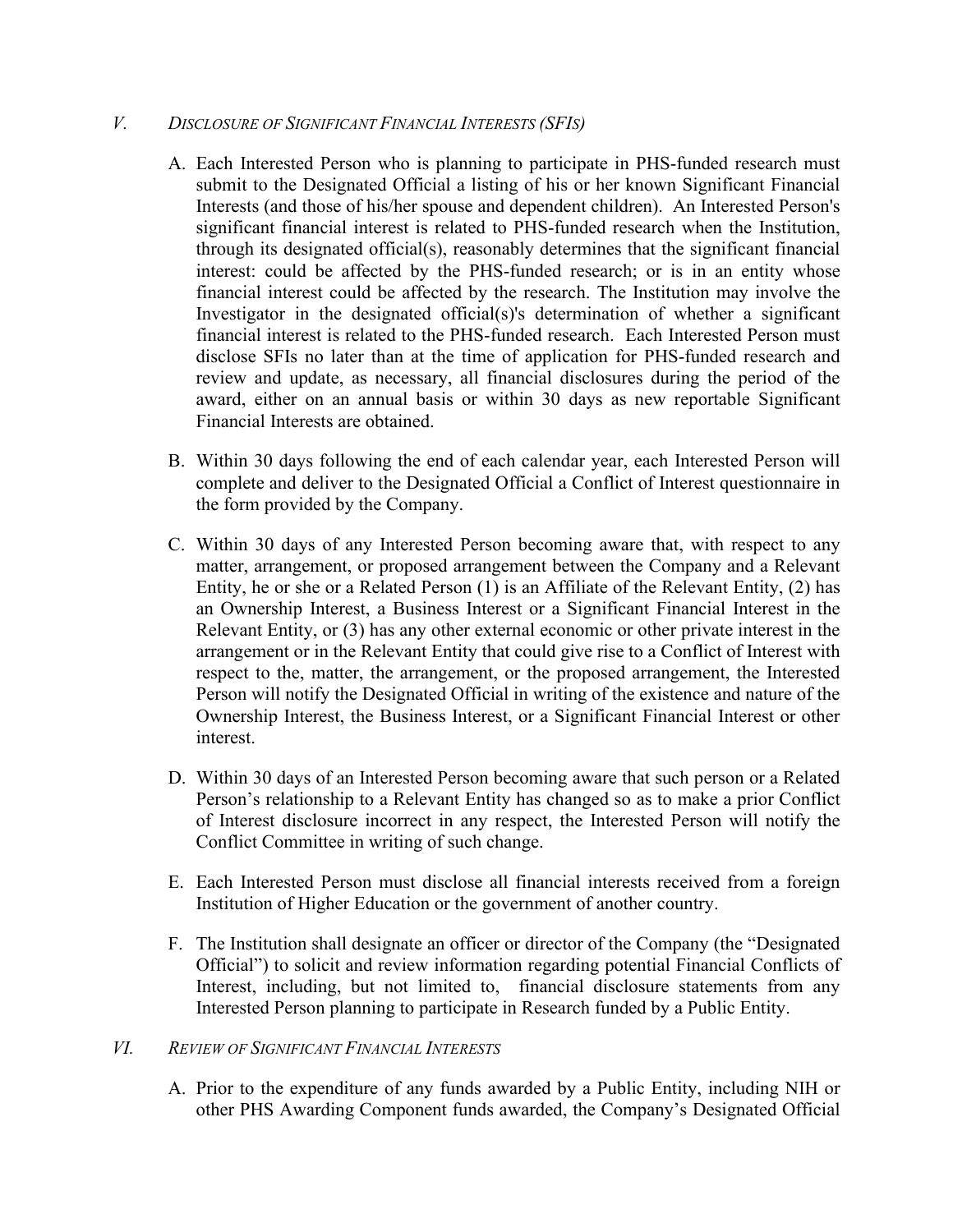shall review all Investigator SFI Disclosures, determine if any SFIs relate to PHSfunded research, determine if an FCOI exist (SFI that could directly and significantly affect the design, conduct, or reporting of the PHS-funded research), and develop and implement management plans, as needed to manage the FCOIs.

- B. The process to review disclosures of SFIs, make determinations of FCOIs, and implement a management plan when required for an Investigator must be completed when:
	- 1. An Investigator is new to participating in the research project or for an existing Investigator who discloses a new SFI or
	- 2. Within 60 days whenever the Company identifies a SFI that was not disclosed in a timely manner by an Investigator or not previously reviewed by the Company.
- C. The actions required to manage FCOIs, including any financial conflicts of a Subrecipient Investigator, if applicable, and monitor Investigator compliance with management plans until completion of the project are described in Article VII.

#### *VII. MANAGEMENT OF FINANCIAL CONFLICTS OF INTEREST*

- A. If the Designated Official determines a Financial Conflict of Interest exists, the Company must develop and implement a management plan that shall specify the actions that have been, and shall be, taken to manage such financial conflict of interest.
- B. If, during an ongoing PHS-funded research project, an Investigator who is new to participating in the research project discloses a significant financial interest or an existing Investigator discloses a new significant financial interest to the Institution, the designated official(s) of the Institution shall, within 60 days:
	- 1. Review the disclosure of the significant financial interest; determine whether it is related to PHS-funded research;
	- 2. determine whether a financial conflict of interest exists; and, if so, implement, on at least an interim basis, a management plan that shall specify the actions that have been, and will be, taken to manage such financial conflict of interest.
- C. Depending on the nature of the significant financial interest, an Institution may determine that additional interim measures are necessary with regard to the Investigator's participation in the PHS-funded research project between the date of disclosure and the completion of the Institution's review.
- D. Whenever an Institution identifies a significant financial interest that was not disclosed in a timely manner by an Investigator or, for whatever reason, was not previously reviewed by the Institution during an ongoing PHS-funded research project, the designated official(s) shall, within 60 days: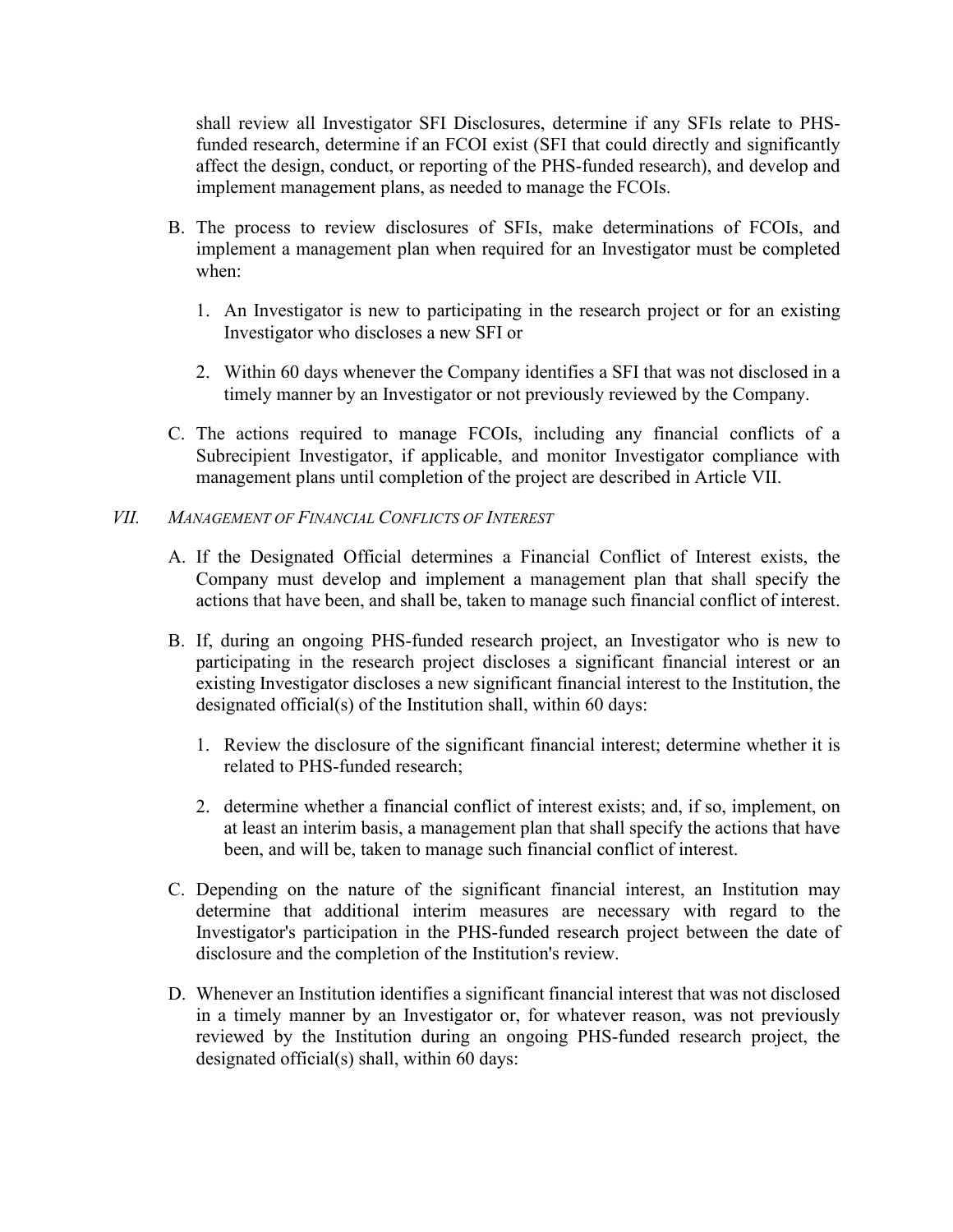- 1. Review the disclosure of the significant financial interest; and determine whether it is related to PHS-funded research;
- 2. Determine whether a financial conflict of interest exists; and, if so, implement, on at least an interim basis, a management plan that shall specify the actions that have been, and will be, taken to manage such financial conflict of interest.
- E. In addition, whenever a financial conflict of interest is not identified or managed in a timely manner, including failure by the Investigator to disclose a significant financial interest that is determined by the Institution to constitute a financial conflict of interest; failure by the Institution to review or manage such a financial conflict of interest; or failure by the Investigator to comply with a financial conflict of interest management plan, the Institution shall, within 120 days of the Institution's determination of noncompliance, complete a retrospective review of the Investigator's activities and the PHS-funded research project to determine whether any PHS-funded research, or portion thereof, conducted during the time period of the noncompliance, was biased in the design, conduct, or reporting of such research.
	- 1. The Institution will document the retrospective review and the documented review will include the following information at a minimum:
		- (i) Project Number
		- (ii) Project Title
		- (iii) PD/PI or contact PD/PI if a multiple PD/PI model is used
		- (iv) Name of the Investigator with the FCOI
		- (v) Name of the entity with which the Investigator has a financial conflict of interest
		- (vi) Reason(s) for the retrospective review
		- (vii) Detailed methodology used for the retrospective review (e.g., methodology of the review process, composition of the review panel, documents reviewed)
		- (viii) Findings of the review
		- (ix) Conclusions of the review
- F. Based on the results of the retrospective review, if appropriate, the Institution shall update the previously submitted FCOI report, specifying the actions that will be taken to manage the financial conflict of interest going forward. If bias is found, the Institution will notify the PHS Awarding Component promptly and submit a mitigation report to the PHS Awarding Component.
	- 1. The mitigation report must include, at a minimum, the key elements documented in the retrospective review above and a description of the impact of the bias on the research project and the Institution's plan of action or actions taken to eliminate or mitigate the effect of the bias. Thereafter, the Institution will submit FCOI reports annually.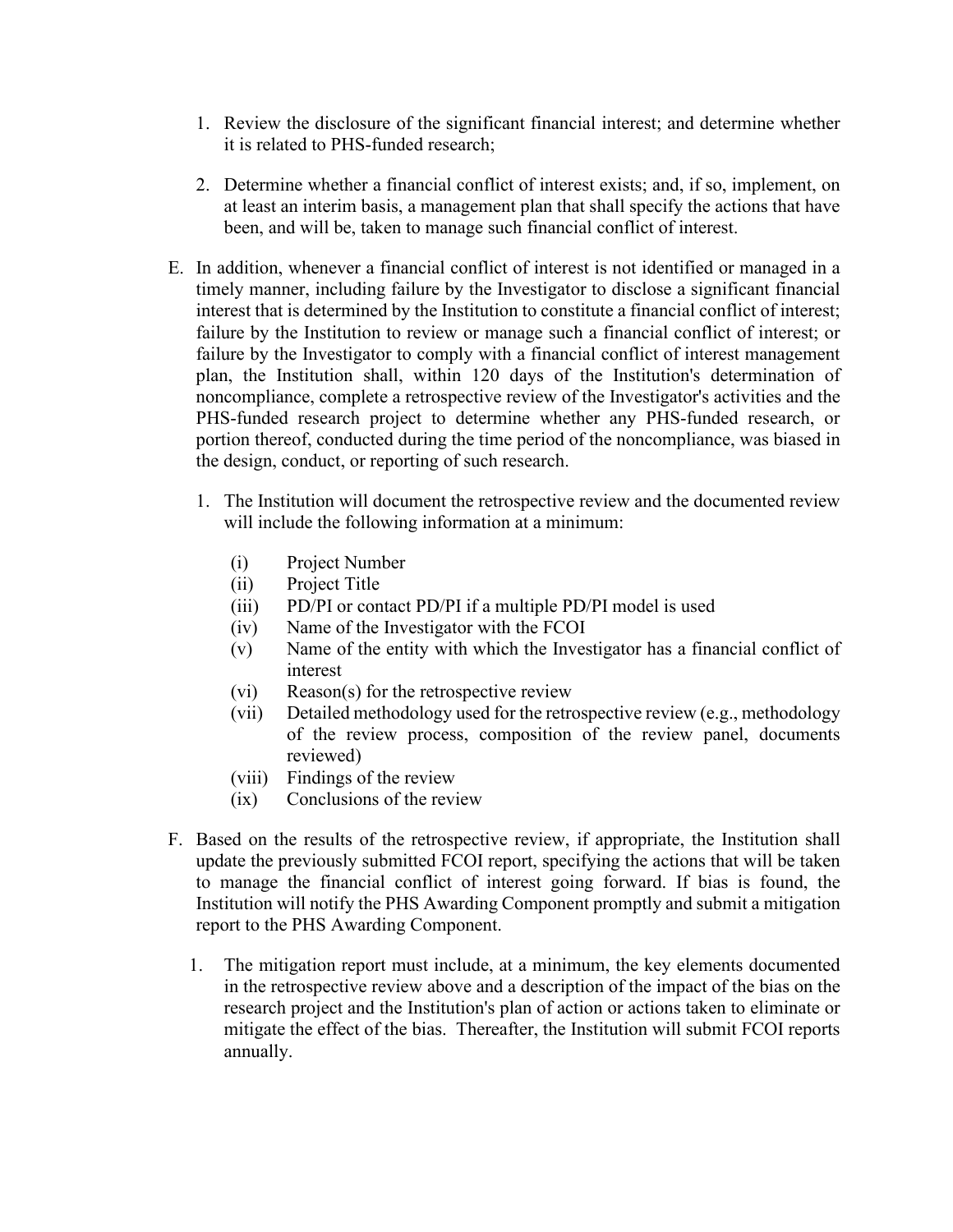- 2. Depending on the nature of the financial conflict of interest, an Institution may determine that additional interim measures are necessary with regard to the Investigator's participation in the PHS-funded research project between the date that the financial conflict of interest or the Investigator's noncompliance is determined and the completion of the Institution's retrospective review.
- G. Whenever an Institution implements a FCOI management plan, the Institution shall monitor Investigator compliance with the management plan on an ongoing basis until the completion of the PHS-funded research project.
- H. If the Company carries out the PHS-funded research through a subrecipient, the Company will ensure the subrecipient Investigators comply with this FCOI policy through a written agreement with the subrecipient.

### *VIII. REPORTING REQUIREMENTS*

- A. The Institution will send initial, ongoing, and revised FCOI report to the NIH or other PHS Awarding Component, as required by the regulation, for the Institution and any of its subrecipients, if applicable:
	- 1. Prior to the expenditure of funds
	- 2. Within 60 days of the identification for an Investigator who is newly participating in the project
	- 3. At least annually to provide the status of the FCOI and any changes to the management plan, if applicable, until the completion of the project.
	- 4. Following a retrospective review to update a previously submitted report
- B. The FCOI reports must include, but is not limited to, the following information.
	- 1. Project Number
	- 2. PD/PI or Contact PD/PI if a multiple PD/PI model is used
	- 3. The Investigator's name with the financial conflict of interest
	- 4. The Investigator's title and role with respect to the research project
	- 5. Name of the entity with which the Investigator has a financial conflict of interest
	- 6. The nature of the significant financial interest
	- 7. The approximate dollar value of the significant financial interest (dollar ranges are permissible: \$0-\$4,999; \$5,000-\$9,999; \$10,000-\$19,999; amounts between \$20,000-\$100,000 by increments of \$20,000; amounts above \$100,000 by increments of \$50,000), or a statement that the interest is one whose value cannot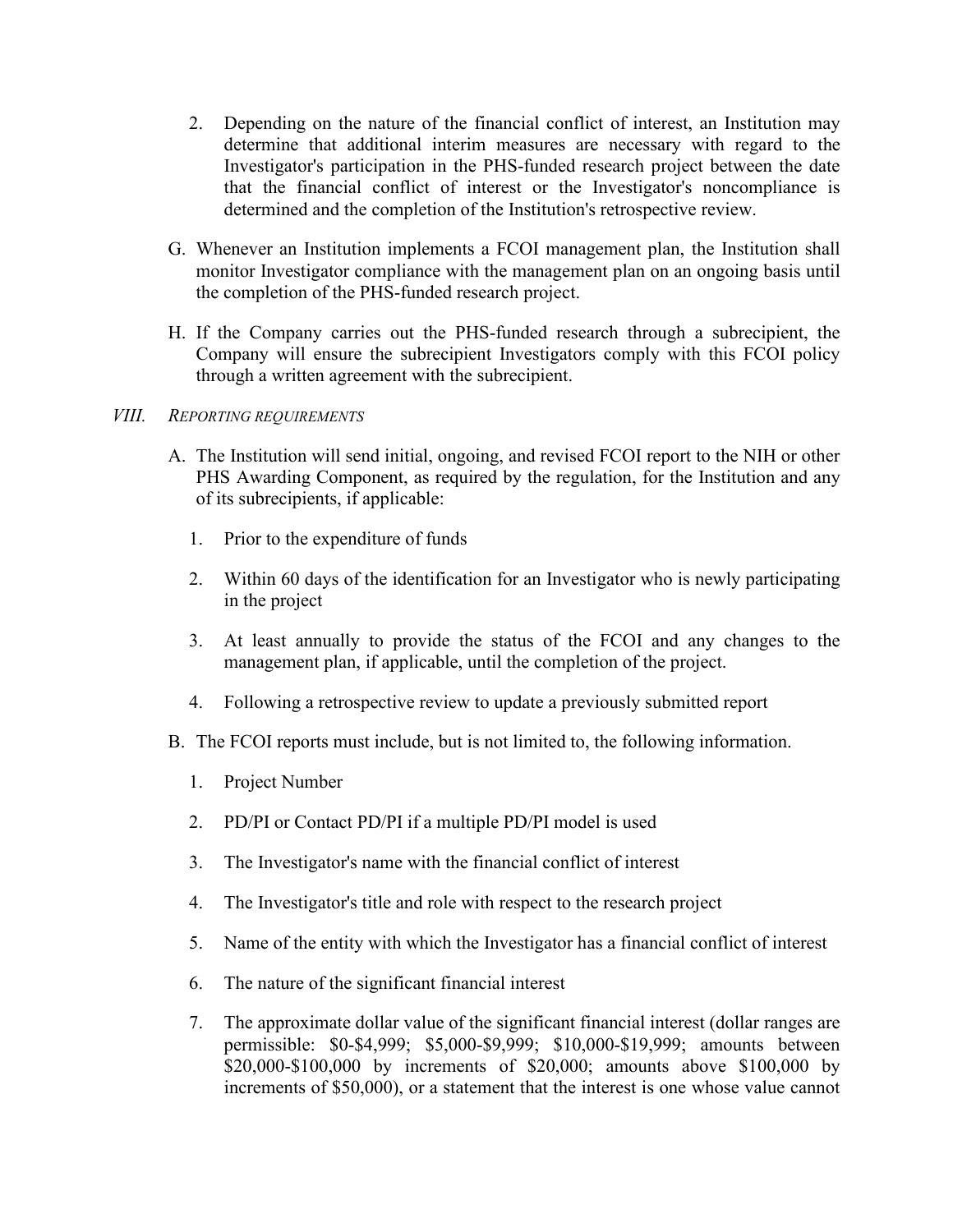be readily determined through reference to public prices or other reasonable measures of fair market value.

- 8. A description of how the financial interest relates to the PHS-funded research and the basis for the Institution's determination that the financial interest conflicts with such research
- 9. A description of the key elements of the Institutions Management Plan, including:
	- (i) Role and principal duties of the conflicted Investigator in the research project
	- (ii) Conditions of the management plan
	- (iii) How the management plan is designed to safeguard objectivity in the research project
	- (iv) Confirmation of the Investigator's agreement to the management plan
	- (v) How the management plan will be monitored to ensure Investigator compliance
	- (vi) Other information as needed.
- C. If bias is found in the design, conduct, or reporting of PHS-funded research, the Institution will notify the PHS Awarding Component promptly and submit a mitigation report to the PHS Awarding Component.
	- 1. The mitigation report must include, at a minimum, the key elements documented in VII.E.1 above and a description of the impact of the bias on the research project and the Institution's plan of action or actions taken to eliminate or mitigate the effect of the bias.
- D. If the failure of an Investigator to comply with an Institution's financial conflicts of interest policy or a financial conflict of interest management plan appears to have biased the design, conduct, or reporting of the PHS-funded research, the Institution will notify the PHS Awarding Component of the corrective action taken or to be taken.

### *IX. ENFORCEMENT MECHANISMS AND REMEDIES FOR NONCOMPLIANCE*

- A. If the Company reasonably believe that an Investigator has failed to comply with this Conflict of Interest Policy, it will notify the individual or party of this belief and allow for the opportunity to explain the failure to disclose potential FCOIs to the institution.
- B. If, after the response has been evaluated and any further necessary investigation has been conducted, the Company determines a FCOI exists or an Investigator has failed to meet the requirements in this policy the Company will take appropriate disciplinary action or other administrative actions to ensure Investigator compliance.